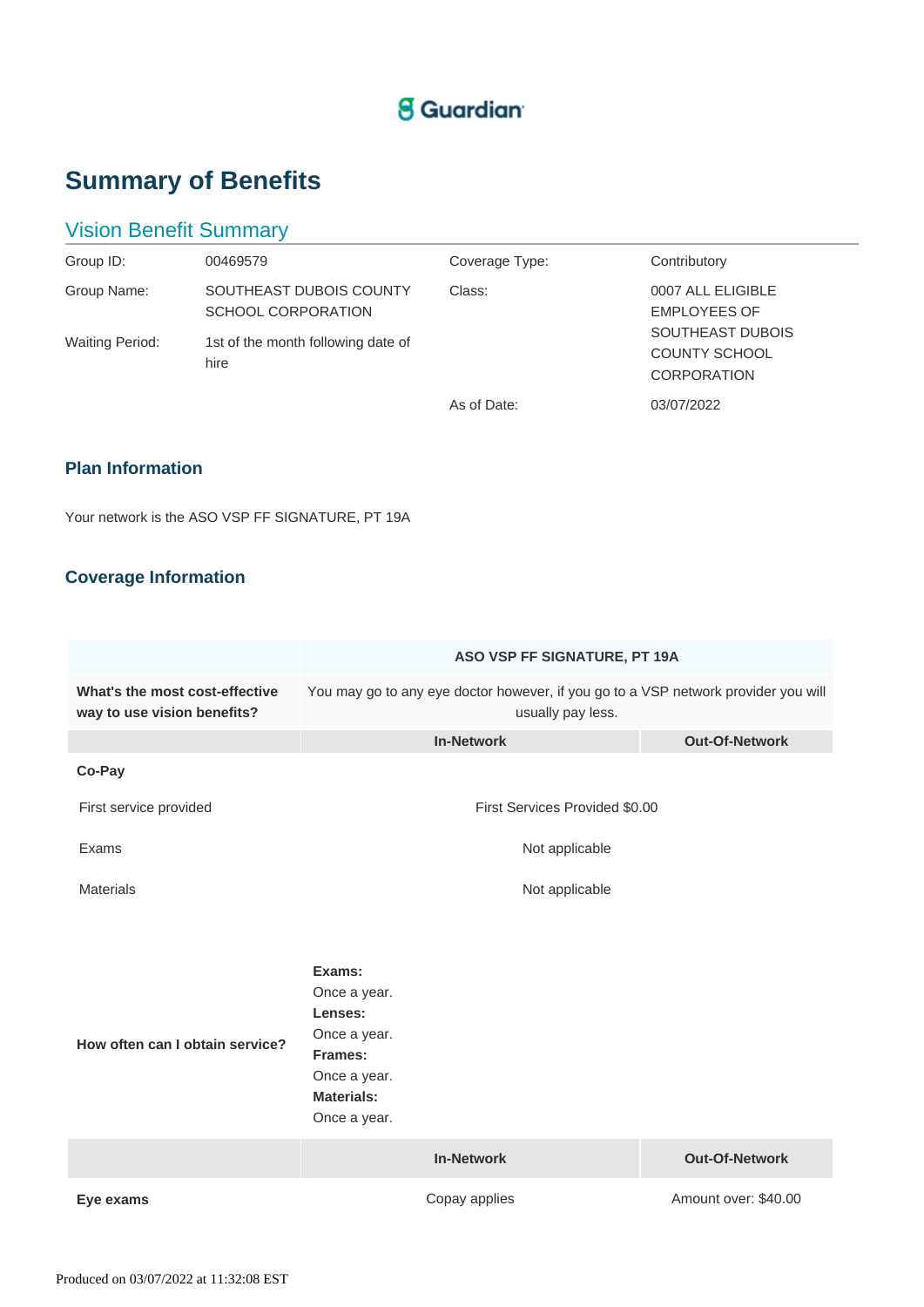#### **ASO VSP FF SIGNATURE, PT 19A**

**What's the most cost-effective way to use vision benefits?** You may go to any eye doctor however, if you go to a VSP network provider you will usually pay less.

|                                 | <b>In-Network</b>                                                    | <b>Out-Of-Network</b>                 |
|---------------------------------|----------------------------------------------------------------------|---------------------------------------|
| <b>Lenses</b>                   |                                                                      |                                       |
| Single vision lenses            | Copay applies                                                        | Amount over: \$65.00                  |
| Lined bifocal lenses            | Copay applies                                                        | Amount over: \$75.00                  |
| Lined trifocal lenses           | Copay applies                                                        | Amount over: \$85.00                  |
| Lenticular lenses               | Copay applies                                                        | Amount over: \$126.00                 |
| <b>Contact Lenses</b>           |                                                                      |                                       |
| Conventional                    | Amount over: \$120.00                                                | Amount over: \$115.00                 |
| Planned replacement             | Amount over \$120.00                                                 | \$120 Max (copay waived)              |
| Medically necessary             | <b>Copay Applies</b>                                                 | Amount over: \$115.00                 |
| Evaluation and fitting          | 15% off professional fee                                             | Included in Contact Lens<br>allowance |
| <b>Frames</b>                   | \$120.00, 20% discount on amount over \$120.00.                      | Amount over: \$75.00                  |
| Lens & Frame Allowance          | No discounts                                                         | No discounts                          |
| <b>Cosmetic Extras</b>          | Discounted at an average of 30%.                                     | No discounts                          |
| <b>Laser correction surgery</b> | Average 15% discount off usual price or 5% off<br>promotional price. | No discounts                          |
| <b>Hearing</b>                  | No discounts                                                         | No discounts                          |

### **Vision and General Exclusions**

#### Important information

This policy provides vision care limited benefits health insurance only. It does not provide basic hospital, basic medical or major medical insurance as defined by the New York State Insurance Department. Coverage is limited to those charges that are necessary for a routine vision examination. Co-pays apply. The plan does not pay for:

- Orthoptics or vision training and any associated supplemental testing;
- Medical or surgical treatment of the eye;
- Eye examination or corrective eyewear required by an employer as a condition of employment;
- Replacement of lenses and frames that are furnished under this plan, which are lost or broken (except at normal intervals when services are otherwise available or a warranty exists).

The plan limits benefits for blended lenses, oversized lenses, photochromic lenses, tinted lenses, progressive multifocal lenses, coated or laminated lenses, a frame that exceeds plan allowance, cosmetic lenses; U-V protected lenses and optional cosmetic processes. The services, exclusions and limitations listed above do not constitute a contract and are a summary only. The